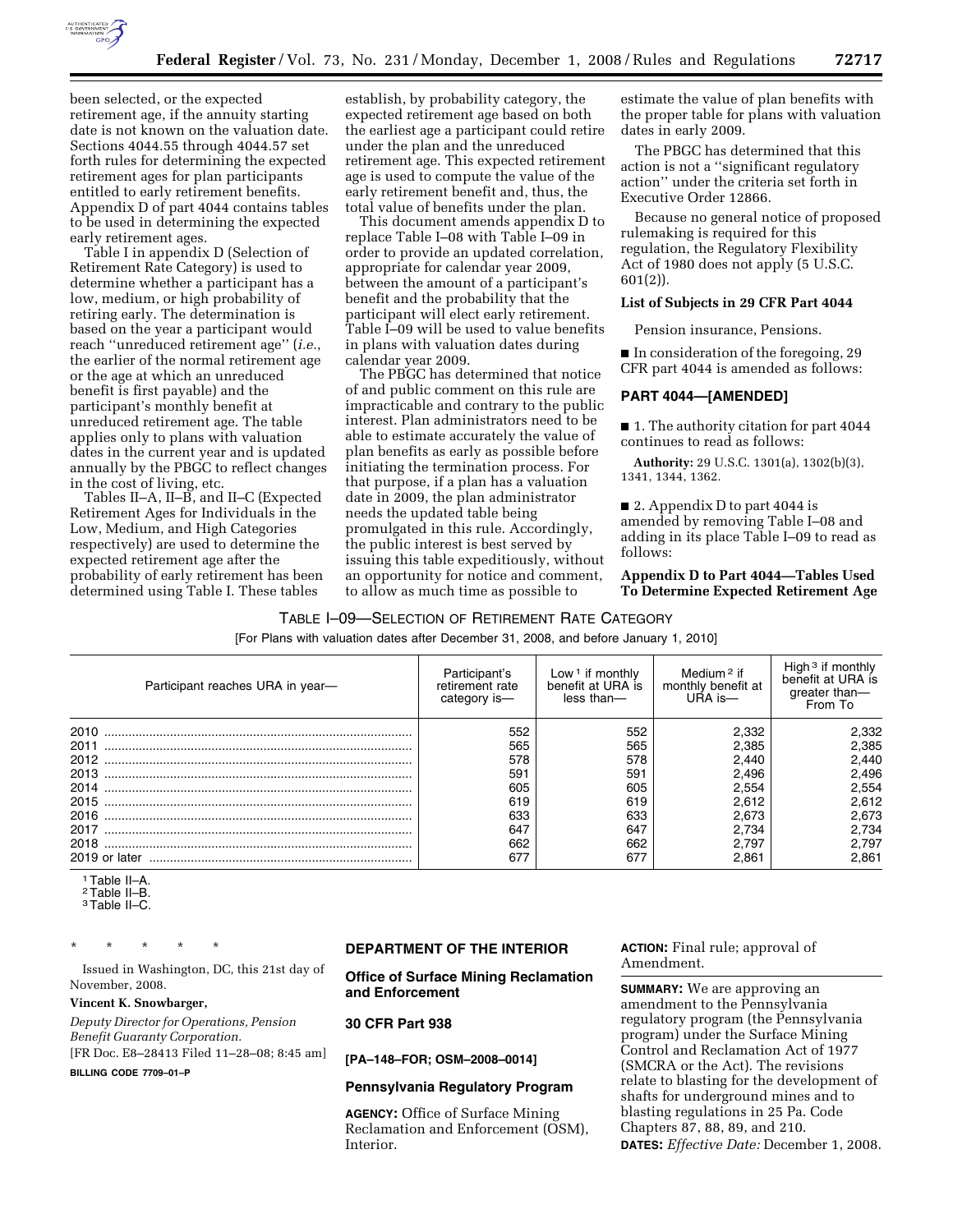# **FOR FURTHER INFORMATION CONTACT:**

George Rieger, Director, Pittsburgh Field Division, Telephone: (717) 782–4036, email: *grieger@osmre.gov*.

## **SUPPLEMENTARY INFORMATION:**

I. Background on the Pennsylvania Program II. Submission of the Amendment

- III. OSM's Findings IV. Summary and Disposition of Comments
- V. OSM's Decision
- VI. Procedural Determinations

## **I. Background on the Pennsylvania Program**

Section 503(a) of the Act permits a State to assume primacy for the regulation of surface coal mining and reclamation operations on non-Federal and non-Indian lands within its borders by demonstrating that its State program includes, among other things,  $\cdots$ State law which provides for the regulation of surface coal mining and reclamation operations in accordance with the requirements of the Act \* \* and rules and regulations consistent with regulations issued by the Secretary pursuant to the Act.'' See 30 U.S.C.  $1253(a)(1)$  and  $(7)$ . On the basis of these criteria, the Secretary of the Interior conditionally approved the Pennsylvania program on July 30, 1982. You can find background information on the Pennsylvania program, including the Secretary's findings, the disposition of comments, and conditions of approval in the July 30, 1982, **Federal Register** (47 FR 33050). You can also find later actions concerning Pennsylvania's program and program amendments at 30 CFR 938.11, 938.12, 938.13, 938.15, and 938.16.

#### **II. Submission of the Amendment**

By letter dated June 8, 2006 (Administrative Record No. PA 887.00), the Pennsylvania Department of Environmental Protection (PADEP) sent OSM a program amendment to address blasting for the development of shafts for underground mines and to make administrative changes to regulations relating to blasting in 25 Pa. Code Chapters 77, 87, 88, 89 and 210. However, by letter dated July 5, 2006 (Administrative Record No. PA 887.02), PADEP withdrew the provisions pertaining to industrial mineral underground mining provisions at Chapter 77 because they are not coal related. Therefore, only those changes in 25 Pa. Code 87, Surface Mining of Coal; 25 Pa. Code 88, Anthracite Coal; 25 Pa. Code 89, Underground Mining of Coal and Coal Preparation Facilities; and 25 Pa. Code 210, Blasters license will be addressed in this rule.

We announced receipt of the State's letters and the proposed regulatory

changes in the July 31, 2006 **Federal Register** (71 FR 43087). In the same notice, we opened the public comment period and provided an opportunity for a public hearing or meeting on the amendments. We received a request from the public to hold a public hearing and subsequently we re-opened the public comment period and announced the public hearing in the September 11, 2006, **Federal Register** (71 FR 53351). We held a public hearing on September 21, 2006. The public comment period ended on September 28, 2006.

PADEP sent us a revised version of the amendment on April 4, 2008. The revisions are minor and non-substantive in nature, but some warrant noting because they involve wording changes. These changes are as follows: Definitions of the terms ''blast'' and ''blasting'' are added to sections 87.1 and 88.1; ''vibrations'' are further clarified to mean ''ground or airblast'' vibrations in sections 87.127(a) and (b), and in sections 88.135(a) and (b); ''noise'' is changed to ''airblast'' in section 87.127(e) (1); the term ''sound pressure'' is changed to ''airblast'' in sections 88.135(h) and (i); and the words ''identification of and the'' are added to section 88.137(4). We did not reopen the comment period when we received these revisions because, as noted above, we believe they do not change the substance of any of the amended provisions.

We received comments from the Mountain Watershed Association, Citizens Coal Council, Tri-State Citizens Mining Network's Center for Coalfield Justice, Ten Mile Protection Network, Concerned Citizens of Ligonier, Youghiogheny Riverkeeper, and the Kentucky Resources Council, Inc. dated September 21, 2006, (Administrative Record No. PA 887.08 and 887.09).

#### **III. OSM's Findings**

Following are the findings we made concerning the Amendment under SMCRA and the Federal regulations at 30 CFR 732.15 and 732.17. In some cases, Pennsylvania made the same modifications to regulations in several different chapters. In those cases, we discussed all the similar regulations together. Any revisions we do not specifically discuss below concern nonsubstantive wording or editorial changes and are approved herein without discussion. Our discussion of the amendment appears below by the applicable sections of the Pennsylvania Code.

# *1. 25 Pa. Code 87.1, 88.1, 89.5, and 210.11. Definitions*

PADEP added a definition for the term ''mine opening blasting'' to 25 Pa. Code 87.1, 88.1, 89.5, and 210.11 as follows:

''Mine opening blasting—Blasting conducted for the purpose of constructing a shaft, slope, drift, or tunnel mine opening for an underground mine, either operating or under development, from the surface down to the point where the mine opening connects with the mineral strata to be or being extracted.''

While this provision has no direct Federal counterpart, its meaning is consistent with current mining practices; it is also consistent with SMCRA and the Federal regulations. Therefore, we are approving it.

#### *2. 25 Pa. Code 87.1 and 88.1. Definitions*

PADEP added definitions for the following words: ''Blast'' and ''Blasting.'' While these provisions have no direct Federal counterparts, their meanings are consistent with current mining practices and are also consistent with SMCRA and the Federal regulations. Therefore, we are approving them. They read as follows:

'Blast-A detonation of explosives." ''Blasting—The detonation of explosives.''

*3. 25 Pa. Code 87.124. Use of Explosives: General Requirements* 

PADEP is changing subsection (b) to correct a reference error from ''87.125'' to ''87.126 (relating to use of explosives: preblasting survey).''

As revised, subsection (b) provides as follows:

''Blasts that use more than 5 pounds of explosive or blasting agents shall be conducted according to the schedule required by section 87.126 (relating to use of explosives: public notice of blasting schedules).

This provision corrects a reference error. We find that the provision does not render the Pennsylvania program less stringent than SMCRA or less effective than the Federal regulations, and are approving it.

## *4. 25 Pa. Code 87.126. Use of Explosives: Public Notice of Blasting Schedule*

PADEP is changing "shall" to "must" in (b)(2) after ''schedule'' and deleting the phrase ''Each period may not exceed 4 hours'' at subsection (b)(2)(ii).

As amended, subsection (b)(2)(ii) provides as follows:

(b)(2) The blasting schedule must contain at a minimum the following:

\* \* \* \* \* (b)(2)(ii) Dates and time periods when explosives are to be detonated.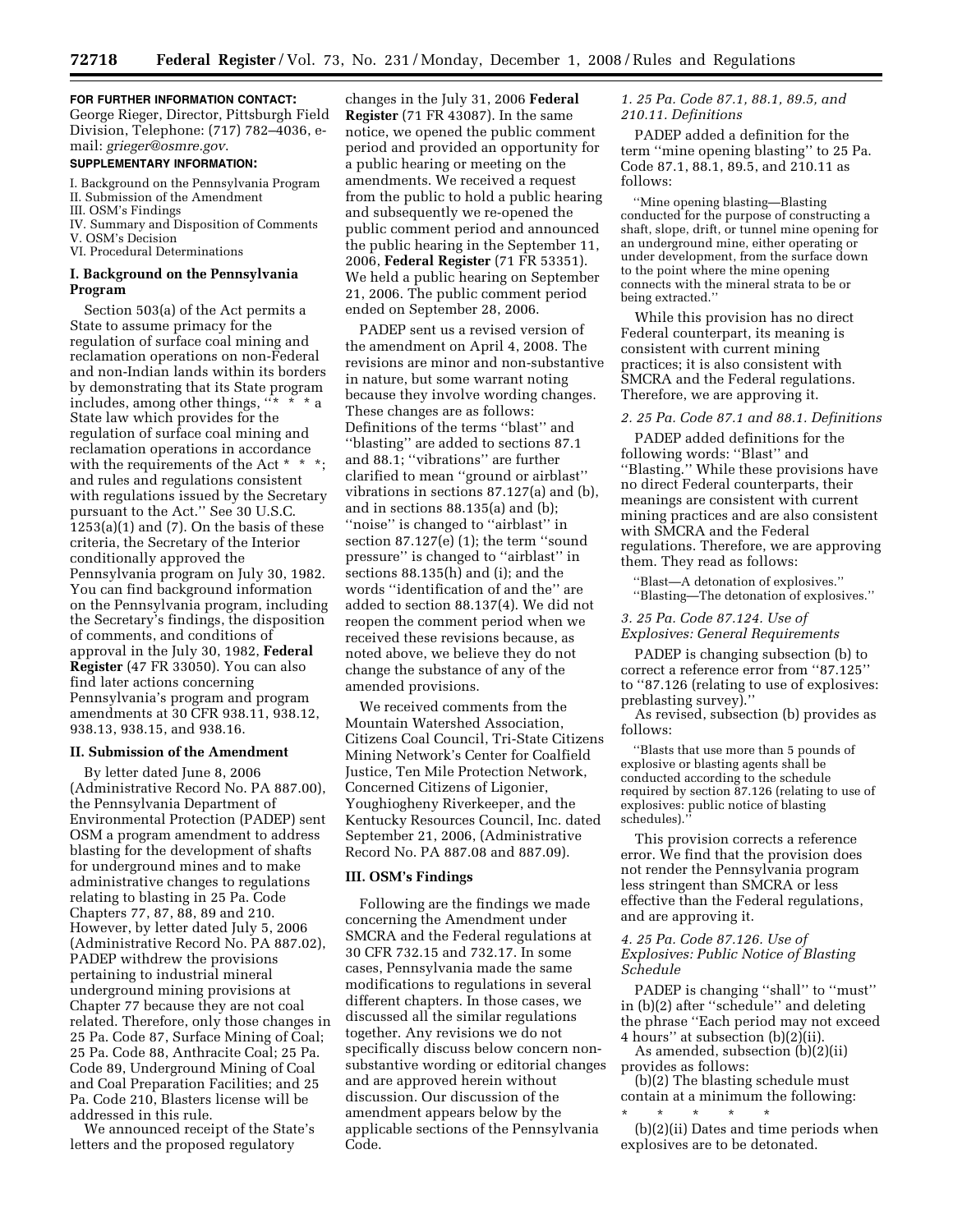The changes made in this provision render 25 Pa. Code 87.126(b)(2) and (b)(2)(ii) substantively identical to and therefore no less effective than the Federal regulations at 30 CFR 816.64(c) and (c)(3) and are therefore approved.

# *5. 25 Pa. Code 87.127. Use of Explosives: Surface Blasting Requirements*

PADEP is changing subsection (a) by adding the following after ''schedule'':

\* \* \* except that mine opening blasting conducted after the second blast, for that mine opening, may be conducted at any time of day or night as necessary to maintain stability of the mine opening to protect the health and safety of mineworkers. For mine opening blasting conducted after the second blast, for that mine opening, the Department may approve ground or airblast vibration limits at a dwelling, public building, school, church or commercial or institutional structure, that are less stringent than those specified in subsection (e) or (m) if consented to, in writing, by the structure owner and lessee, if leased to another party.

As amended, subsection (a) provides as follows:

Blasting shall be conducted between sunrise and sunset, at times announced in the blasting schedule, except that mine opening blasting conducted after the second blast, for that mine opening, may be conducted at any time of day or night as necessary to maintain stability of the mine opening to protect the health and safety of mineworkers. For mine opening blasting conducted after the second blast, for that mine opening, the Department may approve ground or airblast vibration limits at a dwelling, public building, school, church or commercial or institutional structure, that are less stringent than those specified in Subsections (e) or (m) if consented to, in writing, by the structure owner and lessee, if leased to another party.

The Federal regulations at 30 CFR 817.61 require that ''[s]ections 817.61– 68 apply to surface blasting activities incident to underground coal mining, including, but not limited to, initial rounds of slopes and shafts.'' Since the Federal regulations do not define the terms ''incident to underground coal mining'' or ''initial rounds of slopes and shafts'', PADEP has the discretion to apply a reasonable cut-off point with respect to underground blasting, beyond which the regulations need not be applied. PADEP has determined that mine opening blasting conducted after the second blast is not subject to all of Pennsylvania's blasting regulations, because it is not blasting conducted pursuant to a surface coal mining operation, but rather is underground mine blasting; as such, any exceptions to regulatory applicability, including those exceptions set forth in section

87.127(a), are permissible, according to PADEP. We find that mine opening blasting after the second blast is indeed a reasonable point to terminate full regulatory coverage pursuant to 30 CFR 817.61–68. Therefore, the exceptions proposed in section 87.127(a) are no less effective than the Federal regulations at 30 CFR 817.61, and are approved.

PADEP is revising subsection (b) by adding new language '' airblast or ground vibration limits,'' after ''or'' and by deleting the term ''excessive noise'' at the end of the sentence and replacing existing language with ''the adverse affects of ground vibration, airblast, or safety hazards.''

As amended, subsection (b) provides as follows:

The Department may specify more restrictive time periods, airblast or ground vibration limits, based on public requests or other relevant information, according to the need to adequately protect the public from the adverse affects of ground vibration, airblast, or safety hazards.

We find that the provision as provided does not render the Pennsylvania program less stringent than SMCRA or less effective than the Federal regulations at 30 CFR 816.67(b)(1)(ii) and 816.67(d)(5), which allow the regulatory authority to set more stringent airblast limits or ground vibration limits if necessary to prevent damage due to blasting. Therefore, we are approving it.

PADEP is revising subsection (e) by deleting the following language, ''unless the structure is owned by the person who conducts the surface mining activities and is not leased to another person. The lessee may sign a waiver'', and replacing that language with the following language ''unless the structure is located on the permit area when the structure owner and lessee, if leased to another party, have each signed a\* \* \*"

As amended, subsection (e) provides as follows:

Airblast shall be controlled so that it does not exceed the noise level specified in this subsection at a dwelling, public building, school, church or commercial or institutional structure, unless the structure is located on the permit area when the structure owner and lessee, if leased to another party, have each signed a waiver relieving the operator from meeting the airblast limitations of this subsection.

The Federal regulations at 30 CFR 816.67(b) set airblast limits only at structures outside the permit area, whereas Pennsylvania has chosen to also set airblast limits at structures inside the permit area. Since there is no Federal requirement to set airblast limits at structures within the permit area, any waiver Pennsylvania proposes to its

airblast limits for such structures cannot be less effective than the Federal regulations at 30 CFR 816.67(b). Therefore, we are approving it.

PADEP is deleting existing language in section 87.127(e)(1) and revising the maximum allowable noise level to 133 dBL.

As amended, subsection (e)(1) provides as follows:

The maximum allowable airblast level is 133 dBL.

While the current Federal regulations at 30 CFR 816.67(b)(1)(i) provide for a range of the maximum allowable airblast depending on the lower frequency limit of the measuring system used, a maximum airblast vibration of 133 dBL is appropriate when the lower frequency limit of the measuring system is 2 hertz (Hz) or lower.

All blasting seismographs manufactured today have 2 hertz microphones based on a standard developed with the International Society of Explosives Engineers Standards Committee. In addition, the Pennsylvania regulations, at 25 Pa. Code 87.54, require submission of a blasting plan, ''explaining how the applicant intends to comply with sections 87.124– 129. \* \* \*'' With respect to the 133 dBL maximum airblast level, the applicant must describe the type of monitoring system that will ensure compliance with that level. Since the measuring system (i.e., seismograph microphone) with the lower frequency response of 2 hertz or lower is the only one for which the 133 dBL limit is appropriate, we expect that the PADEP will only approve the use of this system. Based upon this, OSM finds that this revision is no less effective than the Federal regulations at 30 CFR 816.67(b)(1)(i) since all operators who measure airblasts with blasting seismographs will be required to use a measuring system with a lower frequency response of 2 hertz or lower,  $(+/-3dB)$ . Therefore, we are approving this revised maximum decibel level.

PADEP is revising subsection (f)(1) to lower the distance from a blasting area where an operator must barricade and guard public highways and entrances to the operation from 1,000 feet to 800 feet. PADEP is also adding new language concerning alternative measures following the existing language.

As amended, subsection (f)(1) provides as follows:

The operator may use an alternative measure to this requirement if the operator demonstrates, to the Department's satisfaction, that the alternative measure is at least as effective at protecting persons and property from the adverse affects of a blast. Alternative measures are measures such as: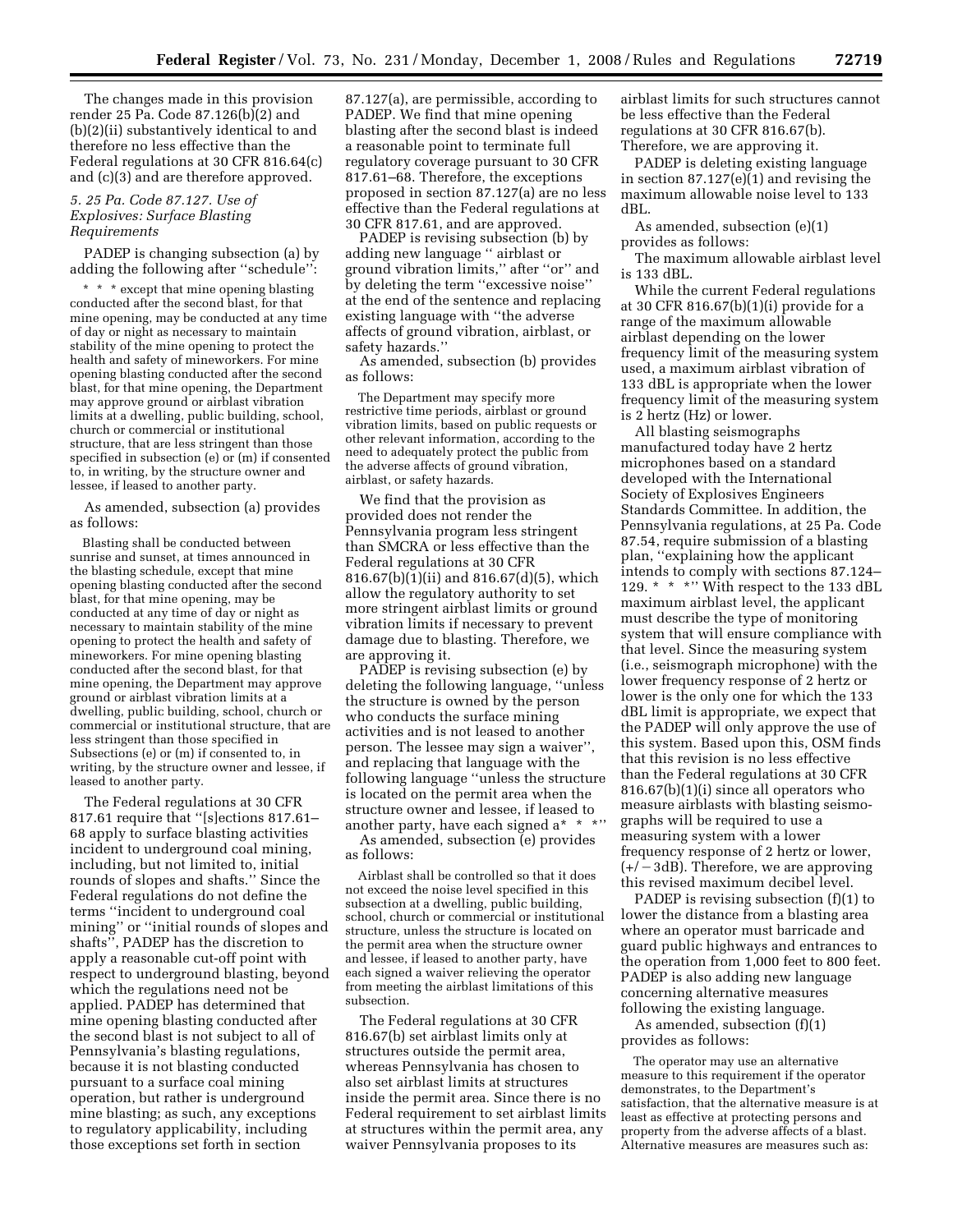(i) Slowing or stopping traffic in coordination with appropriate state or local authorities, including local police.

(ii) Using mats to suppress fly rock.

(iii) Designing the blast to prevent damage or injury to persons and property located on the public highways or at the operation's entrances by using design elements such as:

(A) Orienting the blast so that the direction of relief is away from public highways or operation entrances.

(B) Adjusting blast design parameters including:

(I) The diameter of holes.

(II) The number of rows.

(III) The number of holes.

(IV) The amount and type of explosive.

(VI) The amount and type of stemming.

(VII) The powder factor.

While this provision has no direct Federal counterpart, we find that it is consistent with the Federal regulations at 30 CFR 816.66(c), pertaining to access control, since any alternative measure chosen must be shown to be at least as effective at protecting persons and property as are barricades. Therefore, we are approving it.

PADEP is revising subsection (j) by deleting the cross-reference to subsection (n) and changing it to (m). This change was proposed because the proposed deletion of subsection (l), which is discussed below, will result in the relettering of the subsequent subsections of section 87.127. Thus, subsection (n) will become subsection (m) if the deletion of subsection (l) is approved. Since we are approving the deletion of subsection (l), we are also approving this cross-referencing change.

PADEP is deleting subsection (l) in its entirety. Subsection (l) previously provided as follows:

The use of a formula to determine maximum weight of explosives per delay for blasting operations at a particular site may be approved by the Department if the peak particle velocity of 1 inch per second required in 87.126 (relating to use of explosives: Public notice of blasting schedule) would not be exceeded.

While the Federal regulations at 30 CFR 816.67(d)(3) allow an operator to use a scale distance equation to determine the maximum weight of explosives allowable to be detonated in any 8-millisecond period without seismic monitoring, regulatory authorities are not required to provide the operators with this option. Therefore, we find that the deletion of the option to use a formula to determine maximum weight of explosives is no less effective than the Federal regulations at 30 CFR 816.67(d), and we are approving it.

# *6. 25 Pa. Code 87.129. Use of Explosives: Records of Blasting Operations*

PADEP is changing subdivision (4) by adding the phrase: ''identification of and the'' after ''The'' at the beginning of the paragraph.

As amended subdivision (4) provides as follows:

The identification of and the direction and distance, in feet, to the nearest dwelling, public building, school, church, commercial or institutional building or other structure.

We find that the provision as provided does not render the Pennsylvania program less effective than the Federal regulations at 30 CFR 816.68(d). Therefore, we are approving it.

## *7. 25 Pa. Code 88.135. Blasting: Surface Blasting Requirements*

Before discussing the several changes PADEP has proposed to this section of its anthracite mining regulations, it is appropriate to offer a summary of our standards for the review of proposed revisions to Pennsylvania's anthracite mining performance standards.

The Federal regulations at 30 CFR 820.11, pertaining to performance standards for anthracite mining in Pennsylvania, provide as follows:

Anthracite mines in Pennsylvania, as specified in section 529 of the Act, shall comply with its approved State program, including Commonwealth of Pennsylvania statutes and regulations, and revisions thereto that are approved by OSM pursuant to part 732 of this chapter.

In 1979, we explained in the preamble to the previous version of 30 CFR 820.11 how we would decide, pursuant to 30 CFR part 732, whether changes to Pennsylvania's anthracite mining performance standards could be approved:

If the [anthracite performance standard] regulations existing as of August 3, 1977 are made less stringent in any manner, the Secretary must elect to develop specific Federal performance standards to supplement the amended State regulation or, of [sic] considered desirable, the Secretary may apply the performance standards for surface mining and underground coal mining of Parts 816 and 817.

## 44 FR 14902, 15281 (March 13, 1979)

We interpret the standard above to mean that if we find a proposed anthracite performance standard provision to be no less stringent than the performance standard existing as of August 3, 1977, we will approve it under Section 529(a) of SMCRA, which required that the Federal regulations adopt the original (August 3, 1977) Pennsylvania anthracite regulations,

and apply them to anthracite mining in lieu of SMCRA's own performance standards. If, however, we find the provision to be less stringent than its August 3, 1977 predecessor, we may still approve it, if we determine that it is no less effective than its Federal regulatory counterpart in 30 CFR part 816 or part 817. We will not approve any provision that is less stringent than its August 3, 1977, predecessor, and that is also less effective than its Federal regulatory counterpart.

PADEP added the following language to subsection (a) after ''sunset'':

\* \* \* except that mine opening blasting conducted after the second blast for that mine opening may be conducted at any time of day or night as necessary to maintain stability of the mine opening to protect the health and safety of mineworkers. For mine opening blasting conducted after the second blast, for that mine opening, the Department may approve ground or airblast vibration limits at a dwelling, public building, school, church or commercial or institutional structure, that are less stringent than those specified in Subsection (h) if consented to, in writing, by the structure owner and lessee, if leased to another party.

As amended, subsection (a) provides as follows:

Blasting shall be conducted between sunrise and sunset, except that mine opening blasting conducted after the second blast for that mine opening may be conducted at any time of day or night as necessary to maintain stability of the mine opening to protect the health and safety of mineworkers. For mine opening blasting conducted after the second blast, for that mine opening, the Department may approve ground or airblast vibration limits at a dwelling, public building, school, church or commercial or institutional structure, that are less stringent than those specified in Subsection (h) if consented to, in writing, by the structure owner and lessee, if leased to another party.

While the allowance of exceptions to the requirement that blasting be conducted in daylight would render Pennsylvania's regulation less stringent than the current Pennsylvania provision, the proposed changes are no less effective than the Federal regulations at 30 CFR 817.61, for the reasons more fully discussed above in the finding for section 87.127(a). Therefore, in accordance with Section 529(a) of SMCRA and the Federal regulations at 30 CFR 820.11, we are approving this revision to the special permanent program performance standards for anthracite mines in Pennsylvania.

PADEP changed subsection (b) by adding the following phrases: ''airblast or ground vibration limits,'' after ''periods'' and ''from the adverse affects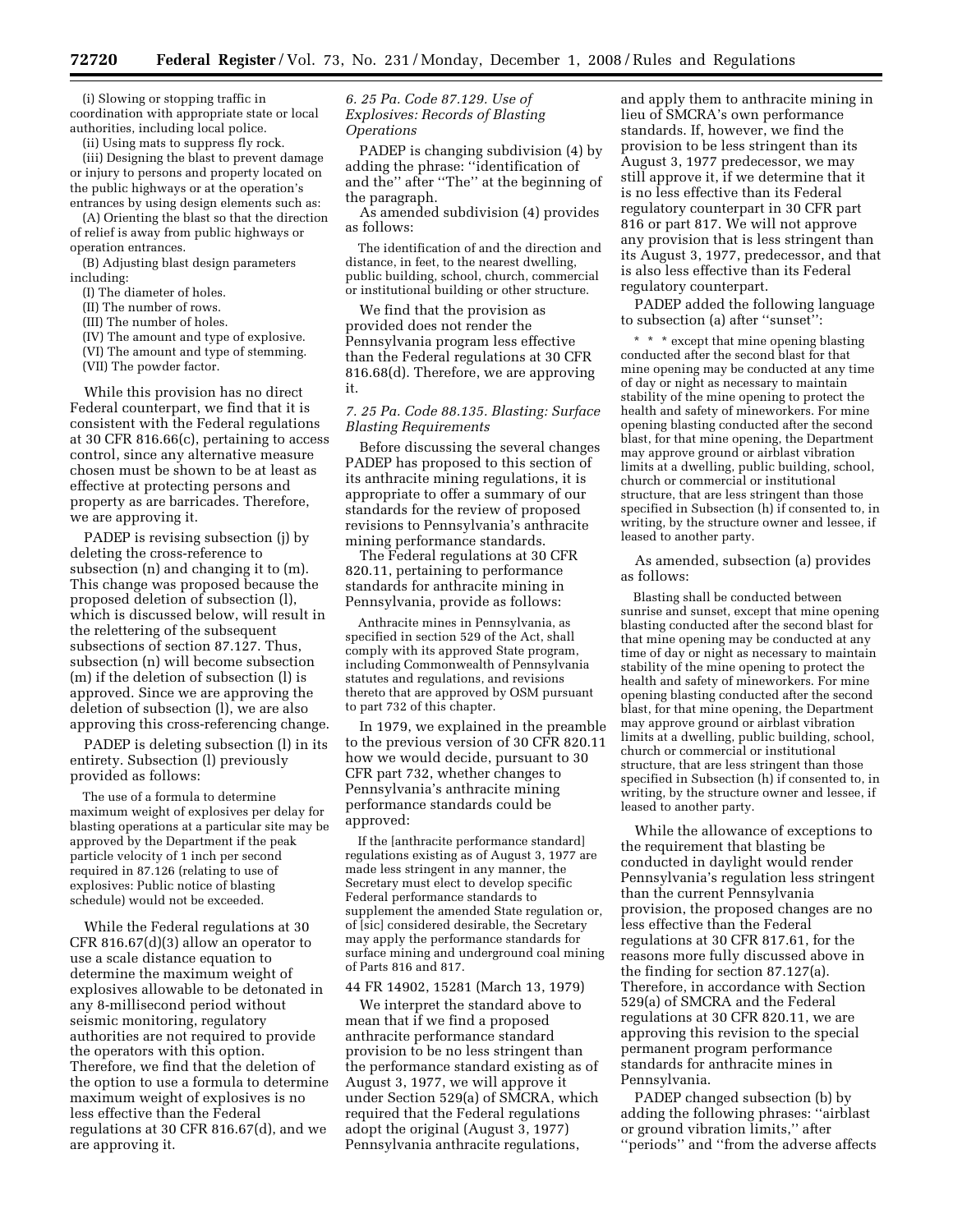of ground vibration, airblast, or safety hazards'' after ''public.''

As amended, subsection (b) provides as follows:

The Department may specify more restrictive time periods, airblast or ground vibration limits, based on other relevant information, according to the need to adequately protect the public from the adverse affects of ground vibration, airblast, or safety hazards.

Pennsylvania's proposal to allow the PADEP to specify more restrictive airblast or ground vibration limits adds potential protections from blasting that are not in the current version of this provision. In addition, Pennsylvania has proposed to make clear what it is protecting the public from: The adverse effects of ground vibration, airblast, or safety hazards. These proposed changes would not render section 88.135(b) less effective than the current Pennsylvania provision. Therefore, in accordance with Section 529(a) of SMCRA and the Federal regulations at 30 CFR 820.11, we are approving this revision to the special permanent program performance standards for anthracite mines in Pennsylvania.

PADEP amended subsection (f)(1) by adding new language concerning alternative measures following the existing language.

As amended, subsection (f)(1) provides as follows:

Public highways and entrances to the operation shall be barricaded and guarded by the operator if the highways and entrances to the operations are located within 800 feet of a point where a blast is about to be fired. The operator may use an alternative measure to this requirement if the operator demonstrates, to the Department's satisfaction, that the alternative measure is at least as effective at protecting persons and property from the adverse affects of a blast. Alternative measures are measures such as:

(i) Slowing or stopping traffic in coordination with appropriate state or local authorities, including local police.

(ii) Using mats to suppress fly rock.

(iii) Designing the blast to prevent damage or injury to persons and property located on the public highways or at the operation's entrances by using design elements such as:

(A) Orienting the blast so that the direction of relief is away from public highways or operation entrances.

(B) Adjusting blast design parameters including:

- (I) The diameter of holes.
- (II) The number of rows.
- (III) The number of holes.
- (IV) The amount and type of explosive.
- (V) The burden and spacing.
- (VI) The amount and type of stemming.
- (VII) The powder factor.

Since any alternative measure chosen must be shown to be at least as effective at protecting persons and property as

are barricades, the proposed changes would not render section 87.127(f)(1) less stringent than the current Pennsylvania provision. Therefore, in accordance with Section 529(a) of SMCRA and the Federal regulations at 30 CFR 820.11, we are approving this revision to the special permanent program performance standards for anthracite mines in Pennsylvania.

PADEP is revising subsection (h) to delete the existing language, ''the maximum peak particle velocity may not exceed 2 inches per second'' and adding the following new language after "operations,", "\* \* \* \* the blasts shall be designed and conducted in a manner that achieves either a scaled distance of 90 or meets the maximum allowable peak particle velocity as indicated by Figure 1 \* \* \*" PADEP further changed the last sentence of this subsection by replacing ''sound pressure'' with ''airblast'' and by removing the phrase, ''130 DB linear at a frequency 6Hz or lower'' and replacing it with ''133 dBL.''

As amended, subsection (h) provides as follows:

In all blasting operations, the blasts shall be designed and conducted in a manner that achieves either a scaled distance of 90 or meets the maximum allowable peak particle velocity as indicated by Figure 1 at the location of any dwelling, public building, school, church or commercial or institutional building. Peak particle velocities shall be recorded in three mutually perpendicular directions; longitudinal, transverse and vertical. The maximum peak particle velocity shall be the largest of any of three measurements. The Department may reduce the maximum peak particle velocity allowed, if it determines that a lower standard is required because of density of population or land use, age or type of structure, geology or hydrology of the area, frequency of blasts, or other factors. The airblast level may not exceed 133 dBL.

These proposed changes to section 88.135(h) would not render the provision less stringent than the current Pennsylvania regulation. More specifically, we conclude that the proposed uniform maximum airblast level of 133 dBL is no less stringent than the current Pennsylvania regulation, for the same reasons that we concluded that the same revision to 25 Pa. Code 87.127 (e)(1) did not render that provision less effective than the corresponding Federal regulation. Therefore, in accordance with Section 529(a) of SMCRA and the Federal regulations at 30 CFR 820.11, we are approving these changes to the special permanent program performance standards for anthracite mines in Pennsylvania.

PADEP is revising subsection (i) by deleting the word ''limitation'' and by adding the phrase ''and airblast limitations.''

As amended subsection (i) provides as follows:

The maximum peak particle velocity and airblast limitations of this section do not apply at the following locations:

(1) At structures owned by the person conducting the mining activity, and not leased to another party.

(2) At structures owned by the person conducting the mining activity, and leased to another party, if a written waiver by the lessee is submitted to the Department prior to the blasting.

While the proposed change exempts certain structures from airblast limitations as well as peak particle velocity limitations, and is less stringent than the current Pennsylvania regulation, it is substantively identical to the Federal regulations at 30 CFR 816.67(e).

Therefore, in accordance with Section 529(a) of SMCRA and the Federal regulations at 30 CFR 820.11, we are approving this revision to the special permanent program performance standards for anthracite mines in Pennsylvania.

PADEP is removing subsection (l) in its entirety. This subsection previously provided as follows:

The use of a formula to determine maximum weight of explosives per delay for blasting operations at a particular site may be approved by the Department if the peak particle velocity of 2 inches per second would not be exceeded.

This proposed deletion would not render section 88.135 less stringent than the current Pennsylvania regulation. Therefore, in accordance with Section 529(a) of SMCRA and the Federal regulations at 30 CFR 820.11, we are approving this revision to the special permanent program performance standards for anthracite mines in Pennsylvania.

## *8. 25 Pa. Code 88.137. Use of Explosives: Records of Blasting Operations*

PADEP is revising subdivision (4) by adding the phrase: ''identification of and the'' after ''The'' at the beginning of the paragraph.

As amended subdivision (4) provides as follows:

The identification of and the direction and distance, in feet, to the nearest dwelling, public building, school, church, commercial or institutional building or other structure.

Since the proposed change requires that additional data be provided in the records of blasting regulations, it would not render section 88.137 less stringent than the current Pennsylvania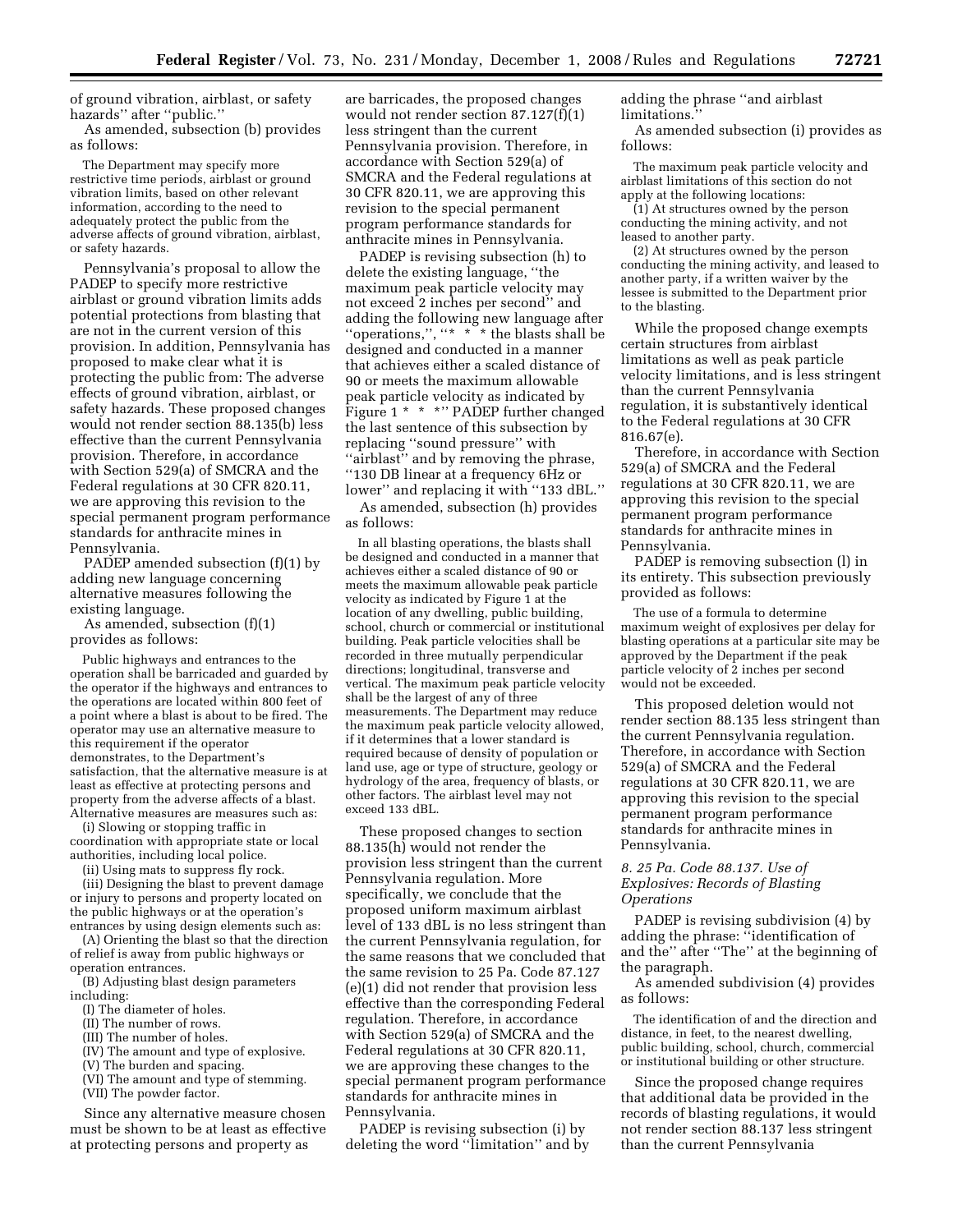regulation. Therefore, in accordance with Section 529(a) of SMCRA and the Federal regulations at 30 CFR 820.11, we are approving this revision to the special permanent program performance standards for anthracite mines in Pennsylvania.

## *9. 25 Pa. Code 88.493. Minimum Environmental Protection Performance Standards*

PADEP is revising subdivision (7)(i) by replacing the existing language ''initial rounds of slopes, shafts and tunnels'' with new language ''mine opening blasting.''

As amended, subdivision (7)(i) provides as follows:

A person who conducts surface blasting activities incident to underground mining activities, including, but not limited to, mine opening blasting shall conduct the activities in compliance with sections 88.45 and 88.134–88.137.

Since the proposed change adds mine opening blasting to the list of activities to be subject to the referenced permitting requirement (88.45) and performance standards (88.134–137), and since mine opening blasting includes initial rounds of slope, shafts, and tunnels, it would not render section 88.493 less stringent than the current version of the regulation. Therefore, in accordance with Section 529(a) of SMCRA and the Federal regulations at 30 CFR 820.11, we are approving this revision to the special permanent program performance standards for anthracite mines in Pennsylvania.

*10. 25 Pa. Code 89.62. Use of Explosives* 

PADEP is revising this section to replace the existing language ''initial rounds of slopes, shafts and tunnels'' with ''mine opening blasting.''

As amended, 25 Pa. Code 89.62 provides as follows:

Each person who conducts surface blasting activities incident to underground mining activities, including, but not limited to, mine opening blasting, shall conduct the activities in compliance with Chapter 87 (relating to surface mining of coal).

As noted above in finding no. 5, the Federal regulations do not define the term ''initial rounds of slopes and shafts''. However, the PADEP's definition of mine opening blasting includes ''blasting for the purpose of constructing a shaft, slope, drift or tunnel mine opening'', which naturally would include blasting for the initial rounds of slopes and shafts. Therefore, this revision is no less effective than the Federal regulations at 30 CFR 817.61(a) and (c)(1) and is hereby approved.

# *11. 25 Pa. Code 210.12. Scope*

PADEP is revising this section to add new language after ''Commonwealth'', ''Except for persons engaging in mine opening blasting.''

As amended, 25 Pa. Code 210.12 provides as follows:

This chapter applies to persons engaging in the detonation of explosives within this Commonwealth. Except for persons engaging in mine opening blasting, this chapter does not apply to persons authorized to detonate explosives or to supervise blasting activities under: \* \* \*

The provisions that follow, but that are omitted from the provision, are references to the Pennsylvania Anthracite Coal Mine Act (52 P.S. 70.101–70.1405) and the Pennsylvania Bituminous Coal Mine Act (52 P.S. 701– 101–701–706). These statutes regulate underground anthracite and bituminous mining, respectively, and include separate requirements for blasters and blasting activities. However, PADEP regulates mine opening blasting as surface blasting incident to underground mining, in accordance with the Federal regulations. This provision clarifies that distinction, in that it requires blasters to obtain licenses to conduct surface blasting. While the provision has no direct Federal requirement, we find it to be no less effective than the Federal regulations at 30 CFR part 850, and hereby approve it.

## *12. 25 Pa. Code 210.17. Issuance and Renewal of Licenses*

PADEP is revising subsection (a) to add the following new language ''mine opening blasting'' after ''demolition,'' and after ''mining,''.

As amended, section 210.17 provides as follows:

A blaster's license is issued for a specific classification of blasting activities. The classifications will be determined by the Department and may include general blasting (which includes all classifications except demolition, mine opening blasting and underground noncoal mining), trenching and construction, seismic and pole line work, well perforation, surface mining, underground noncoal mining, mine opening blasting, industrial, limited and demolition.

The proposed change makes clear that mine opening blasting is not general blasting, but rather is a specific classification of blasting to which all requirements of Chapter 210 apply. While the provision has no direct Federal counterpart, we are approving it because it is consistent with the Federal regulations at 30 CFR part 850, which require certification of blasters engaged in the use of explosives in surface coal mining operations.

# **IV. Summary and Disposition of Comments**

#### *Public Comments*

We asked for public comments on the amendment in the July 31, 2006 **Federal Register** (71 FR 43087) and then extended the comment in the September 11, 2006, **Federal Register** (71 FR 53351).

We held a public hearing on the rulemaking on September 21, 2006 (Administrative Record No. 887.11) and received responses from three different commenters representing Mountain Watershed Association.

1. Commenters expressed concern regarding 25 Pa. Code 87.127(a), which would allow mine opening blasting after the second blast to be conducted at any time, rather than from just sunrise to sunset. The commenters assert that the criteria for exempting mine opening blasting after the second blast from the sunrise to sunset period appear to be inconsistent with exemption criteria in the Federal regulations at 30 CFR 816.64(a). While the Federal regulations allow an exemption where the operator can demonstrate that the public will be protected from adverse noise and other impacts, the proposed State revision allows exemptions to protect the health and safety of mineworkers. The regulation also fails to consider the health of adjacent landowners, according to the commenters. In addition, the commenters contend that the regulation is less effective than the Federal regulations at 30 CFR 816.67(e), in that it would allow Pennsylvania to approve lower vibration limits for mine opening blasting after the second blast at a structure owned by a person other than the permittee. One commenter asked how a homeowner could possess the knowledge to execute an informed waiver of the airblast or ground vibration limits.

*Response:* We are approving the changes applicable to mine opening blasting after the second blast, in section 87.127(a), because, as explained in finding no. 5, such blasting is not regulated under 30 CFR 817.61–68.

2. Commenters objected to the change in language to ''the adverse effect of vibration or safety hazards'' in section 87.127(b) when the Federal rules require protection of the public from ''adverse noise and other impacts.''

*Response:* The Federal counterpart regulations at 30 CFR 816.67(b)(1)(ii) and 816.67(d)(5) allow the regulatory authority to establish lower airblast or ground vibration limits where necessary to prevent damage. The commenters' reference to protecting the public from ''adverse noise and other impacts'' is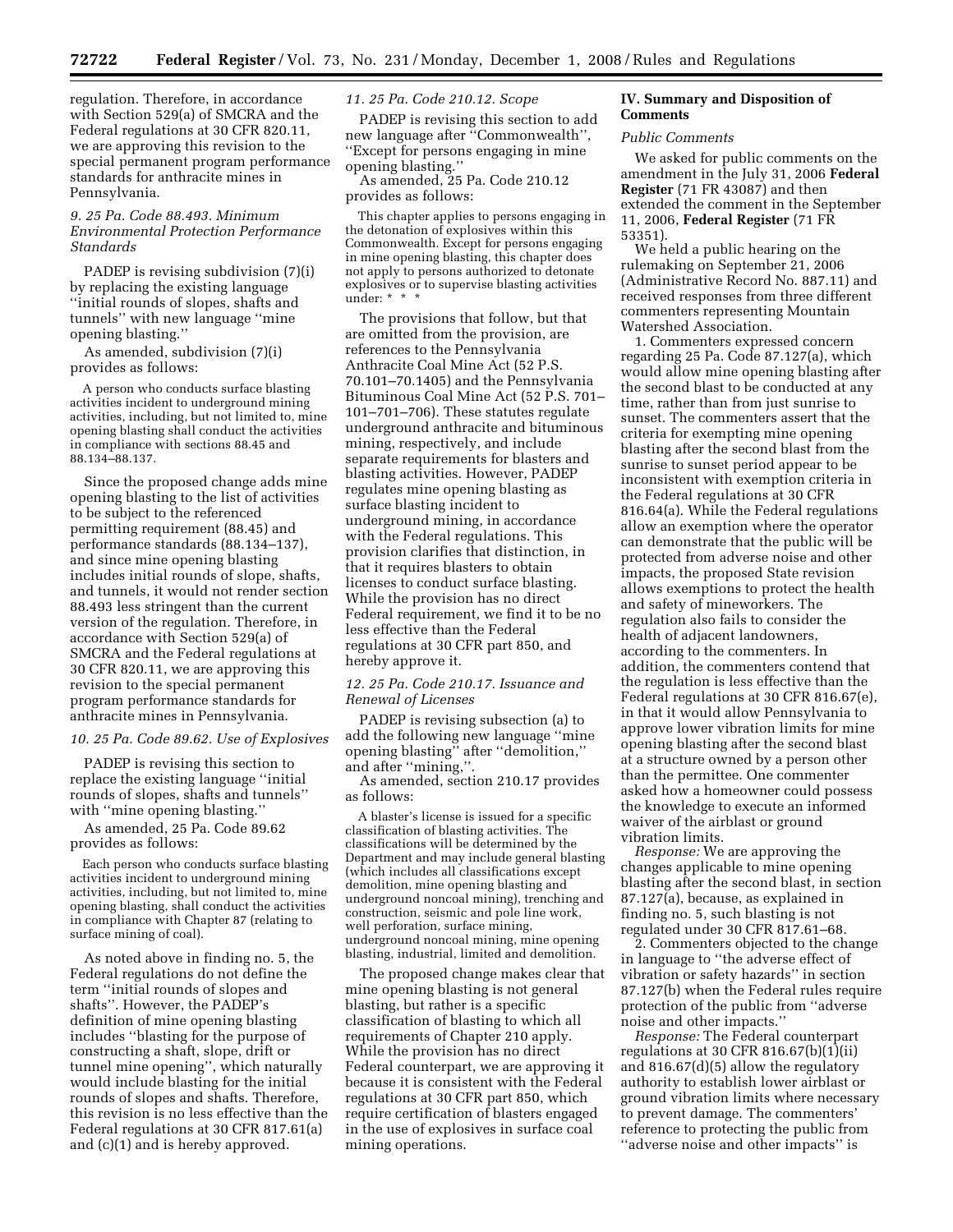found in 30 CFR 816.64(a)(2), which pertains to exceptions to the requirement to conduct blasting between sunrise and sunset, but does not pertain to the establishment of lower airblast or ground vibration limits. By requiring stricter limits to protect the public from ''the adverse effects of ground vibration, airblast, or safety hazards, Pennsylvania's revised regulation will provide at least the same, if not greater, protection than its Federal counterparts.

3. Commenters expressed concern regarding the allowance of weaker vibration limits and air blast limits in section 87.127(e). This amendment, according to the commenters, is less effective than the Federal regulations at 30 CFR 816.67(e), in that it would allow Pennsylvania to approve lower vibration limits at a structure owned by a person other than the permittee.

*Response:* We disagree with the commenters. As noted in finding no. 5, above, we are approving this revision to 25 Pa. Code 87.127(e) because Federal regulations include no airblast limits for structures located within the permit area.

4. A commenter expressed concern that the proposed maximum airblast as proposed in section 87.127(e)(1) exceeds the Federal counterpart in 30 CFR 816.67(b)(1).

*Response:* We acknowledge the commenter's concern; however, as noted in finding no. 5, above, we are approving this revision to 25 Pa. Code 87.127(e)(1). Our approval is based on the fact all blasting seismographs manufactured today have 2 hertz microphones based on a standard developed with the International Society of Explosives Engineers Standards Committee, and based on our conclusion that the State's blasting plan regulation, in concert with revised subdivision (e)(1), will preclude the PADEP from approving the use of any blasting seismograph that uses a different type of microphone. Therefore only the 133 dBL limit is applicable.

5. Commenters express concern about the 1000' to 800' change for blocking roads and the option of alternative access control in section 88.135(f)(1). Commenters are concerned that OSM is allowing the Pennsylvania State Program to eliminate access control in lieu of alternative measures.

*Response:* The Federal regulations at 30 CFR 816.66 merely require access control to the blast area. They do not specifically require that public highways and entrances to the operation be barricaded and guarded by the operator.

6. A commenter asserted that the distance measured should be clarified to include an object for measurement (from the blast hole) and outside the permit area in section 87.129.

*Response:* We disagree with the commenter. The introductory paragraph of 25 Pa. Code 87.129 requires a record to be kept for each ''blast,'' and should, therefore, be interpreted to mean that the object of measurement is the nearest blast hole. We also note that the Pennsylvania regulations are more effective because it requires maintaining information for the regulating of blasts that occur near buildings located both inside the permit area as well as outside the permit area.

7. In reference to the proposed deletion of section 87.127(l), one commenter questioned the validity of the Siskind theory of peak particle velocity of one inch per second, when, according to the commenter, this theory ''was condemned back in 1980 by [Siskind's] peers \* \* \*, [is] based on data and a methodology that has never been fully tested, and  $* * *$  violates common sense.''

*Response:* Since subsection (l) is being deleted in its entirety, and since the one inch per second peak particle velocity standard is not otherwise at issue in this revision, the comment is beyond the scope of this rulemaking.

8. A commenter opposed the use of the peak particle velocity measure as a measure of safety or blasting damage, but rather advocated consideration of the actual damage caused by blasting. This same commenter stated that the pre-blast survey should be used by the PADEP for comparing the condition of the structure before and after blasting; if the structure is more damaged after blasting, the burden should be on the operator to prove that the damage was not caused by blasting.

*Response:* The use of peak particle velocity as a blasting threshold is authorized by the Federal regulations, at 30 CFR 816.67 and 817.67. Pre-blast surveys and presumptions of liability are not subjects of this revision.

9. Commenters expressed numerous concerns about the amendments to section 88.135 (25 Pa. Code 88.135 is in the Pennsylvania Code for Anthracite Coal Mining), namely that of the peak particle velocity and maximum allowable noise levels.

*Response:* As discussed in the findings above, where proposed revisions to anthracite performance standards are no less effective than those currently in the Pennsylvania program, we are approving them pursuant to the Federal regulations at 30 CFR 820.11. We are approving the

changes to  $88.135(b)$ ,  $(f)(1)$ , and  $(l)$  and one change to 88.135(h). Where proposed changes would be less effective than the current versions of the Pennsylvania regulations, but are no less effective than their Federal counterparts, we are also approving them pursuant to the Federal regulations at 30 CFR 820.11. We are approving the revisions to 88.135(a) and (i). Finally, we are approving the proposed change to 88.135(h), which would allow a higher maximum airblast level of 133 dBL. Our approval is based on the fact all blasting seismographs manufactured today have 2 hertz microphones based on a standard developed with the International Society of Explosives Engineers Standards Committee, and based on our conclusion that the State's blasting plan regulation, in concert with revised subdivision (e)(1), will preclude the PADEP from approving the use of any blasting seismograph that uses a different type of microphone. Therefore only the 133 dBL limit is applicable.

10. A commenter stated that OSM's summary of the amendment should be written in plain language, and include portions of the regulations immediately preceding and following the amended provisions, so that people may more readily understand the changes.

*Response:* OSM will take this comment under consideration when writing subsequent **Federal Register**  notices announcing receipt of program amendments.

11. A commenter disputed OSM's statement in the proposed rule that the amendment ''will not have a significant economic impact on a substantial number of small entities under the Regulatory Flexibility Act, 5 U.S.C. 601 *et seq.*'' To the contrary, the commenter stated, ''[b]lasting damages have a significant economic effect on private homeowners.''

*Response:* Under the Regulatory Flexibility Act, the term ''small entity'' means the same thing as the terms ''small business'', ''small organization'' and ''small governmental jurisdiction''. 5 U.S.C. § 601(6) Thus, the provision cited does not apply to individuals, including private homeowners.

#### *Federal Agency Comments*

Under 30 CFR 732.17(h)(11)(i) and Section 503(b) of SMCRA, we requested comments on the amendment from various Federal agencies with an actual or potential interest in the Pennsylvania program (Administrative Record No. PA 887.01). No comments were received.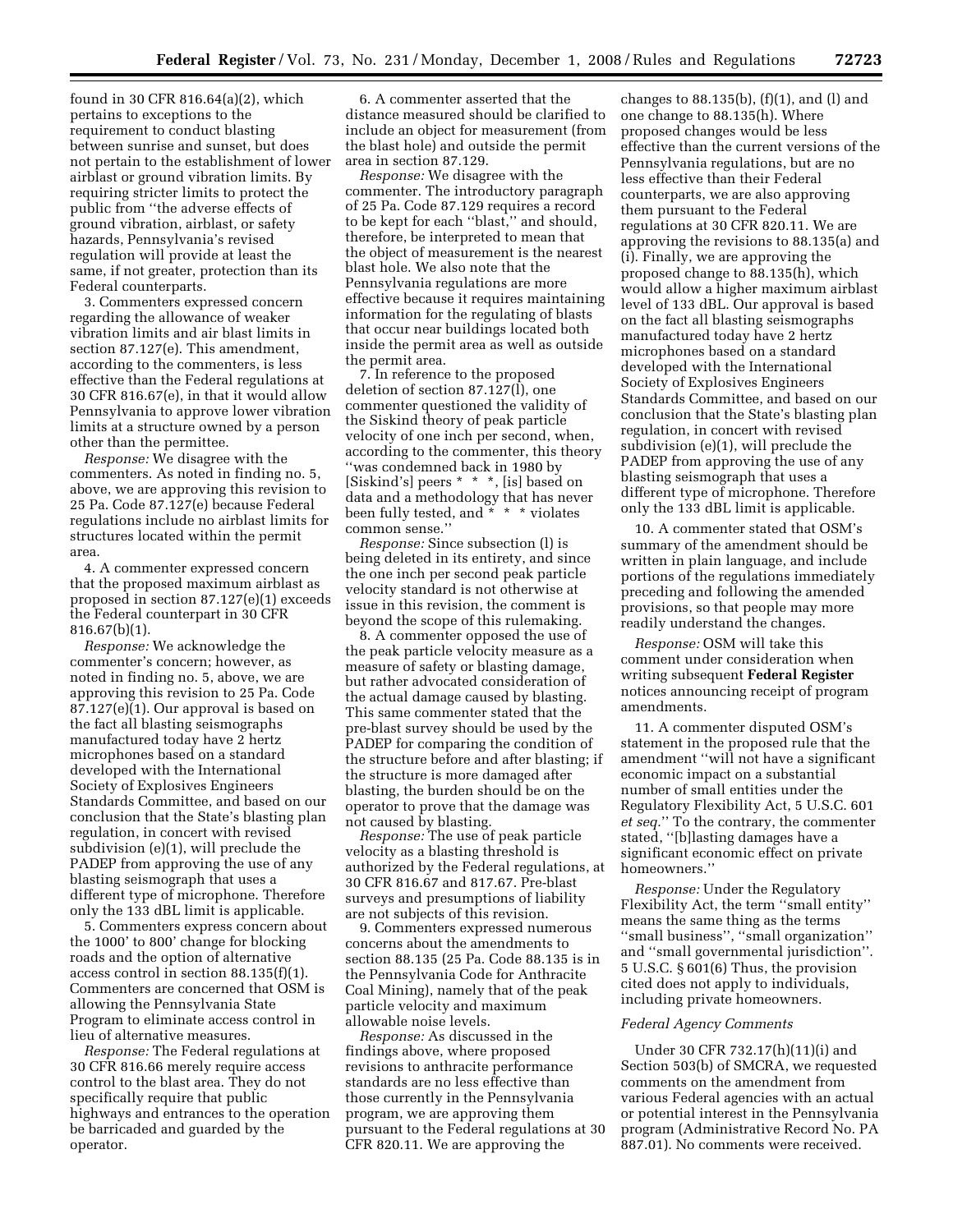# *Environmental Protection Agency (EPA) Concurrence and Comments*

Under 30 CFR 732.17(h)(11)(i) we requested comments on the amendment from EPA (Administrative Record No. PA 887.00). The EPA reviewed the amendment and did not identify any inconsistencies with the Clean Water Act or other statutes or regulations under EPA's jurisdiction (Administrative Record Number PA 887.04). Pursuant to 30 CFR  $732.17(h)(11)(ii)$ , OSM is required to obtain the written concurrence of the EPA with respect to those provisions of the proposed program amendment that relate to air or water quality standards promulgated under the authority of the Clean Water Act (33 U.S.C. 1251 et seq.) or the Clean Air Act (42 U.S.C. 7401 et seq.). Because the provisions of this amendment do not relate to air or water quality standards, we did not request EPA's concurrence.

#### **V. OSM's Decision**

Based on the above findings, we are approving the Pennsylvania program amendment sent to us on June 8, 2006, as revised on July 5, 2006, and on April 4, 2008 (Administrative Record No. PA 887.00, 887.02, and 887.12, respectively). To implement this decision, we are amending the Federal regulations at 30 CFR 938 which codify decisions concerning the Pennsylvania program. We find that good cause exists under 5 U.S.C.  $553(d)(3)$  to make this final rule effective immediately. Section 503(a) of SMCRA requires that the State's program demonstrate that the State has the capability of carrying out the provisions of the Act and meeting its purposes. Making this regulation effective immediately will expedite that process. SMCRA requires consistency of State and Federal standards.

### **VI. Procedural Determinations**

#### *Executive Order 12630—Takings*

This rule does not have takings implications. This determination is based on the analysis performed for the counterpart Federal regulation.

## *Executive Order 12866—Regulatory Planning and Review*

This rule is exempted from review by the Office of Management and Budget under Executive Order 12866.

# *Executive Order 12988—Civil Justice Reform*

The Department of the Interior has conducted the reviews required by Section 3 of Executive Order 12988 and has determined that this rule meets the applicable standards of Subsections (a)

and (b) of that section. However, these standards are not applicable to the actual language of State regulatory programs and program amendments because each program is drafted and promulgated by a specific State, not by OSM. Under Sections 503 and 505 of SMCRA (30 U.S.C. 1253 and 1255) and the Federal regulations at 30 CFR 730.11, 732.15, and 732.17(h)(10), decisions on proposed State regulatory programs and program amendments submitted by the States must be based solely on a determination of whether the submittal is consistent with SMCRA and its implementing Federal regulations and whether the other requirements of 30 CFR parts 730, 731, and 732 have been met.

# *Executive Order 13132—Federalism*

This rule does not have Federalism implications. SMCRA delineates the roles of the Federal and State governments with regard to the regulation of surface coal mining and reclamation operations. One of the purposes of SMCRA is to ''establish a nationwide program to protect society and the environment from the adverse effects of surface coal mining operations.'' Section 503(a)(1) of SMCRA requires that State laws regulating surface coal mining and reclamation operations be ''in accordance with'' the requirements of SMCRA, and Section 503(a)(7) requires that State programs contain rules and regulations ''consistent with'' regulations issued by the Secretary pursuant to SMCRA.

# *Executive Order 13175—Consultation and Coordination With Indian Tribal Government*

In accordance with Executive Order 13175, we have evaluated the potential effects of this rule on federallyrecognized Indian tribes and have determined that the rule does not have substantial direct effects on one or more Indian tribes, on the relationship between the Federal Government and Indian tribes, or on the distribution of power and responsibilities between the Federal Government and Indian Tribes. The basis for this determination is that our decision is on a State Regulatory program and does not involve a Federal Regulation Involving Indian Lands.

## *Executive Order 13211—Regulations That Significantly Affect the Supply, Distribution, or Use of Energy*

On May 18, 2001, the President issued Executive Order 13211 which requires agencies to prepare a Statement of Energy Effects for a rule that is (1) considered significant under Executive

Order 12866, and (2) likely to have a significant adverse effect on the supply, distribution, or use of energy. Because this rule is exempt from review under Executive Order 12866 and is not expected to have a significant adverse effect on the supply, distribution, or use of energy, a Statement of Energy Effects is not required.

#### *National Environmental Policy Act*

This rule does not require an environmental impact statement because Section 702(d) of SMCRA (30 U.S.C. 1292(d)) provides that agency decisions on proposed State regulatory program provisions do not constitute major Federal actions within the meaning of Section 102(2)(C) of the National Environmental Policy Act (42 U.S.C. 4332(2)(C)).

#### *Paperwork Reduction Act*

This rule does not contain information collection requirements that require approval by OMB under the Paperwork Reduction Act (44 U.S.C. 3507 *et seq.*).

## *Regulatory Flexibility Act*

The Department of the Interior certifies that this rule will not have a significant economic impact on a substantial number of small entities under the Regulatory Flexibility Act (5 U.S.C. 601 et seq.). The State submittal, which is the subject of this rule, is based upon counterpart Federal regulations for which an economic analysis was prepared and certification made that such regulations would not have a significant economic effect upon a substantial number of small entities. In making the determination as to whether this rule would have a significant economic impact, the Department relied upon data and assumptions for the counterpart Federal regulations.

# *Small Business Regulatory Enforcement Fairness Act*

This rule is not a major rule under 5 U.S.C. 804(2), the Small Business Regulatory Enforcement Fairness Act. This rule: (a) Does not have an annual effect on the economy of \$100 million; (b) Will not cause a major increase in costs or prices for consumers, individual industries, Federal, State, or local government agencies, or geographic regions; and (c) Does not have significant adverse effects on competition, employment, investment, productivity, innovation, or the ability of U.S.-based enterprises to compete with foreign-based enterprises. This determination is based upon the fact that the Pennsylvania submittal, which is the subject of this rule, is based upon